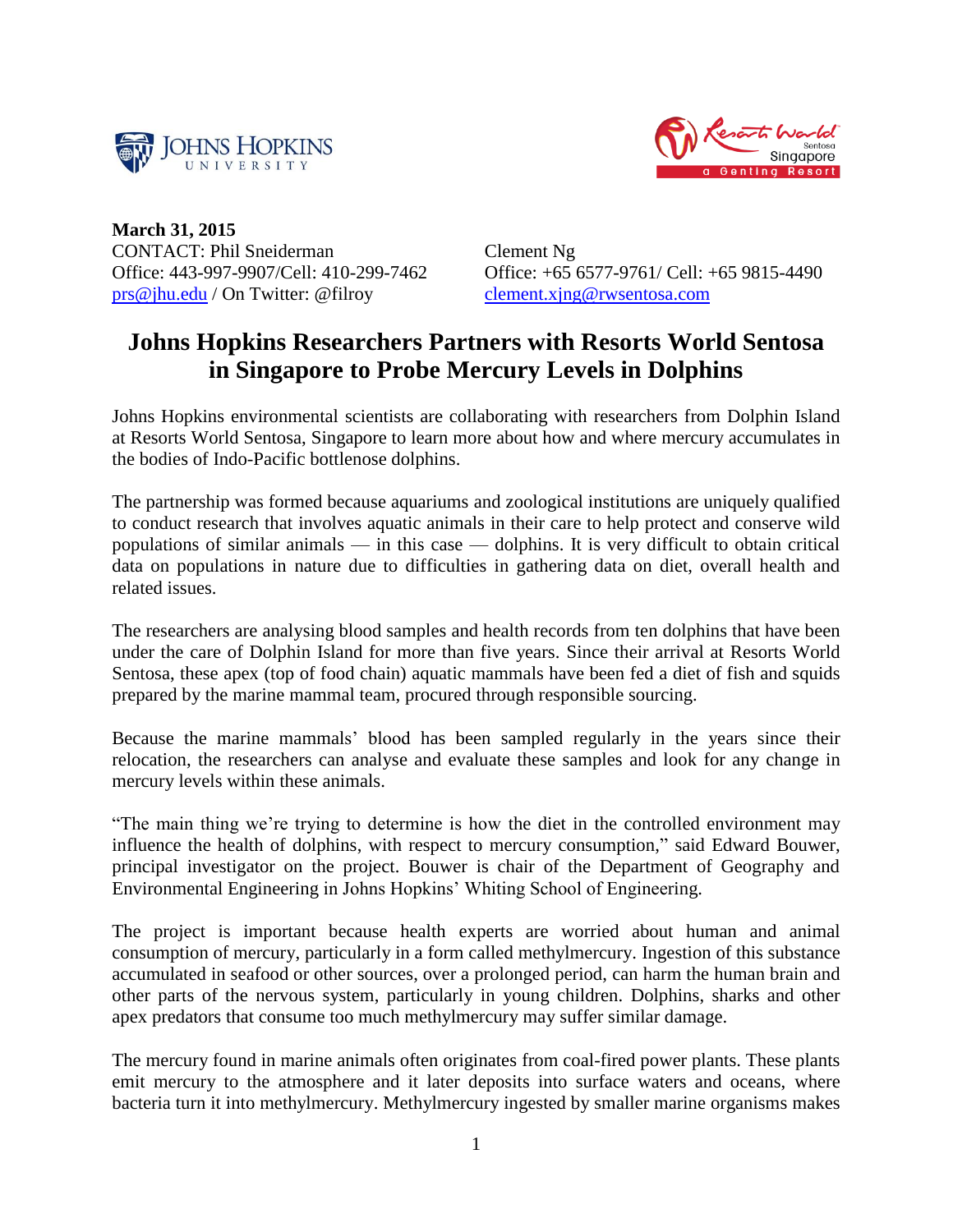its way up through the sea's food chain, resulting in bioaccumulation throughout the ecosystem, most noticeably in aquatic apex predators. Therefore, the study aims to shed light on the impact of mercury on the oceans, which humans rely on for food.

Bouwer and his co-principal investigator, marine biologist Erik Rifkin, studied this health threat three years ago by assessing mercury levels in dolphins in human care that were fed a controlled diet at the National Aquarium in Baltimore. Their team found that this aquarium's Atlantic bottlenose dolphins, whose fish diet originated in low-mercury waters, tested lower in mercury exposure than their wild counterparts who lived in southeast ocean waters of the U.S. where mercury pollution was more prevalent.

Their new conservation initiative is in collaboration with Singapore's Resorts World Sentosa, an integrated destination resort encompassing world-class attractions. Dolphin Island is home to Indo-Pacific bottlenose dolphins, where guests can interact with the marine mammals up-close and learn about them. Due to the foresight of scientists at the resort, the research team possesses blood samples drawn over a five-year period. This will enable the team to compare mercury levels over time and determine how this contaminant is distributed in these marine animals in nature and at Dolphin Island.

The resort's staff seeks to promote the conservation and protection of marine ecosystems and species. Its animal care team also engages in applied science research concerning marine species, and it shares its results through conferences and symposia.

"Marine education, conservation and research have been key pillars at Dolphin Island, and we are glad to collaborate with Johns Hopkins University in furthering our knowledge of marine mammals," said Dr Alfonso Lopez, Chief Veterinarian at Resorts World Sentosa.

He added that: "We maintain a strict preventative care regime for our marine mammals and blood samples are drawn on a regular basis for health checks, ensuring the animals' well-being."

A key goal of the Johns Hopkins-Resorts World Sentosa joint dolphin study is to share the results in peer-reviewed scholarly publications. Team members are also discussing plans to extend the study to the resort's other key marine attraction – Southeast Asia Aquarium (S.E.A. Aquarium) –focusing on mercury levels in sharks, manta rays and other aquatic apex predators.

"This is a unique opportunity for us to work with an institution that has demonstrated a willingness to conduct independent, applied research designed for the future protection of marine ecosystems by obtaining data from animals in their care," said co-principal investigator Rifkin. "Resorts World Sentosa has the resources, personnel and displays to advocate for the conservation and preservation of aquatic animals in nature and in human care. We are very excited about this partnership."

A formal abstract describing this project has been accepted for presentation in June 2015 at the  $12<sup>th</sup>$  International Conference on Mercury as a Global Pollutant, which will be held in Jeju, Korea. A mutual goal of Resorts World Sentosa and Johns Hopkins is to establish affiliations